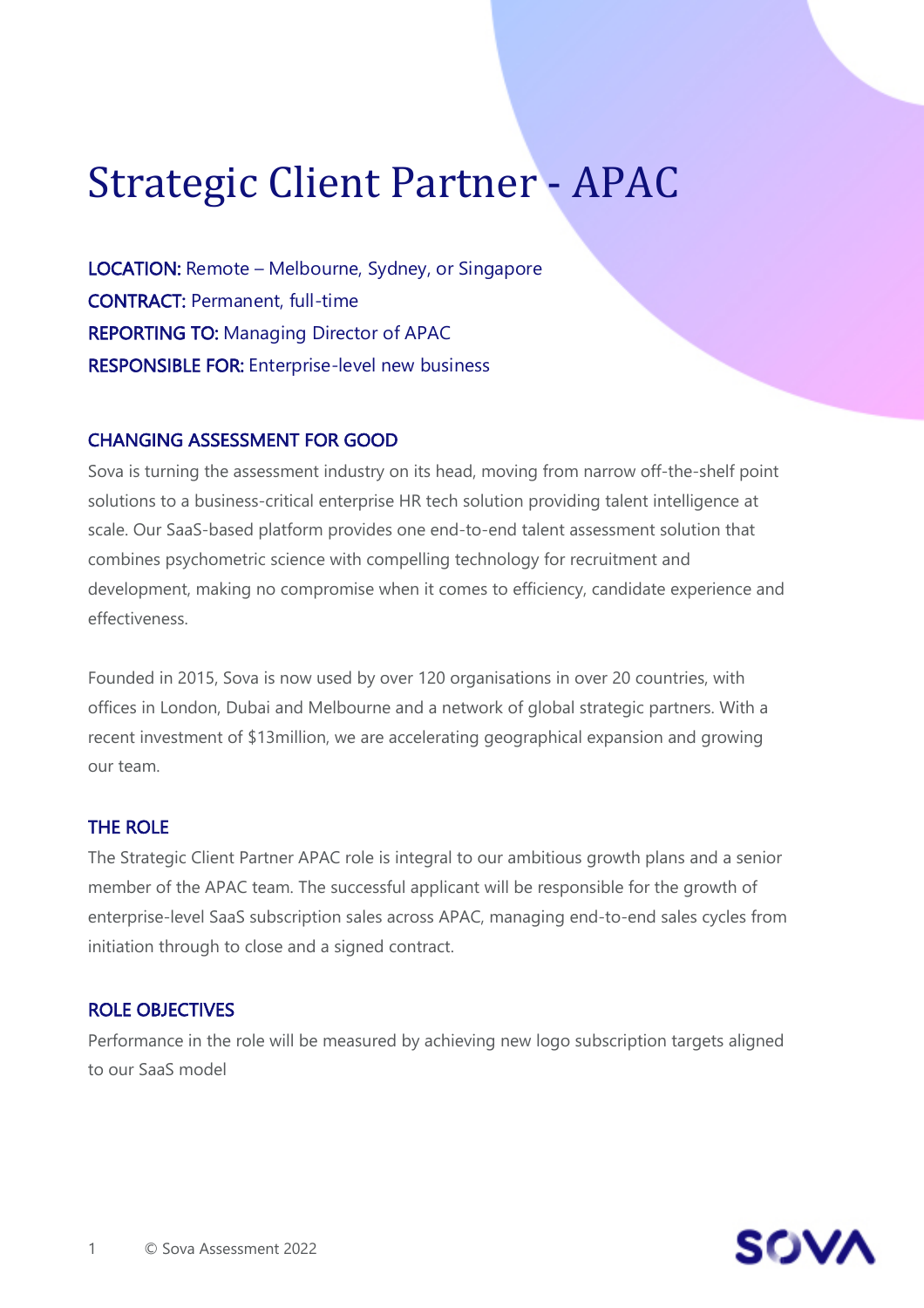## ROLE RESPONSIBILITIES

- Strong sales conversion rates
- Managing Enterprise level opportunities with a targeted Average Contract Value (ACV) of ARR sales of over £100k.
- Own and control a consistent new business ARR pipeline of enterprise-level opportunities in line with aggressive ARR targets.
- Navigate complex sales cycles for global and enterprise level opportunities.
- Strategic identification, planning, delivery and execution of enterprise-level sales, ending in a signed contract.
- Demonstrate and develop deep expertise and insight on client needs and objectives, and how Sova's assessment platform can improve recruitment and development.
- Disrupt the market, shifting HR executives away from traditional off-the-shelf point solutions to a business-critical enterprise HR tech solution providing talent intelligence at scale.
- Lead and deliver high quality sales meetings, presentations and demos to the C-Suite.
- Lead, manage and deliver high-quality and innovative proposals and responses to tenders, utilising internal teams across the business where required to assist in scoping.
- Negotiate and close deals in accordance with company's contract quidelines and policies.
- Ensure all sales maximise ARR potential and margins of the Sova pricing model.
- Collaborate with senior management and marketing to identify new methods of lead generation.
- Regular use of salesforce.com with an accurate forecast of opportunity pipeline.
- Lead effective handovers of new business wins to the Account Management team.
- Keep abreast of market trends, evolving client needs and competitors, maintain own knowledge of new and existing solutions.
- Increase awareness of the Sova brand and continually promote Sova in the market.
- Conduct behaviour in line with the core Sova values (Making Science Work, Different Together, Restless Spirits, Ever Upwards).

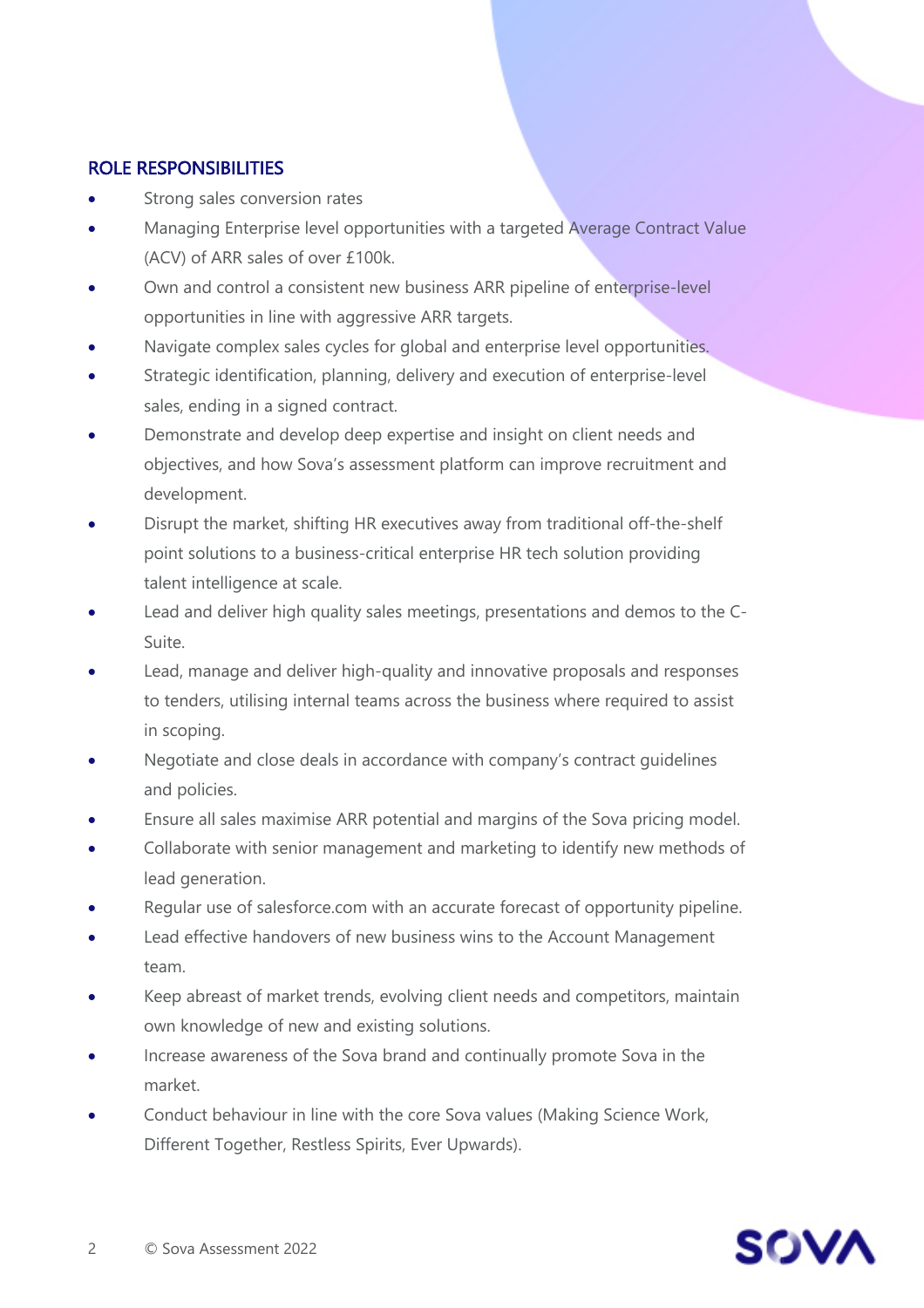## THE PERSON:

- Proven success and track-record in enterprise-level assessment and/or HR technology sales.
- Experience selling into large, complex organisations at CHRO and CIO levels.
- Experience building strategic, executive-level relationships with Enterprise customers.
- Experience navigating complex sales cycles.
- Knowledge and experience of talent management (full employee life cycle) market in the APAC region.
- Extreme business and commercial acumen.
- Excellent commercial communication skills (written, oral and presentation), a disciplined approach and strong relationship building skills.
- Results and target driven.
- Some national and international travel may be required.
- Flexible to accommodate global meetings and working with colleagues across time zones.

# WHATS LIFE LIKE AT SOVA?

As a Sova team member, your part of a close-knit group, transforming the world of talent assessment. We recognise that the sum of the team is greater than its parts, so we want people who work well as part of a team and who see shared goals as more important that their own. We're serious about work/life balance. Our team works hard, and we know everyone needs room for family, friends, and other interests. At Sova, you'll encounter a nurturing culture that promotes professional and personal growth.

## WHAT CAN YOU EXPECT FROM US?

We believe in our values, and you can expect us to drive these through our work and commitment to you:

Making Science Work - We make science work in the real world, by combining our core psychological expertise with the creative use of digital technology, challenging existing thinking to reimagine what can be achieved. Our measure of success is simple – have we made the greatest measurable impact we can in order to help our clients.